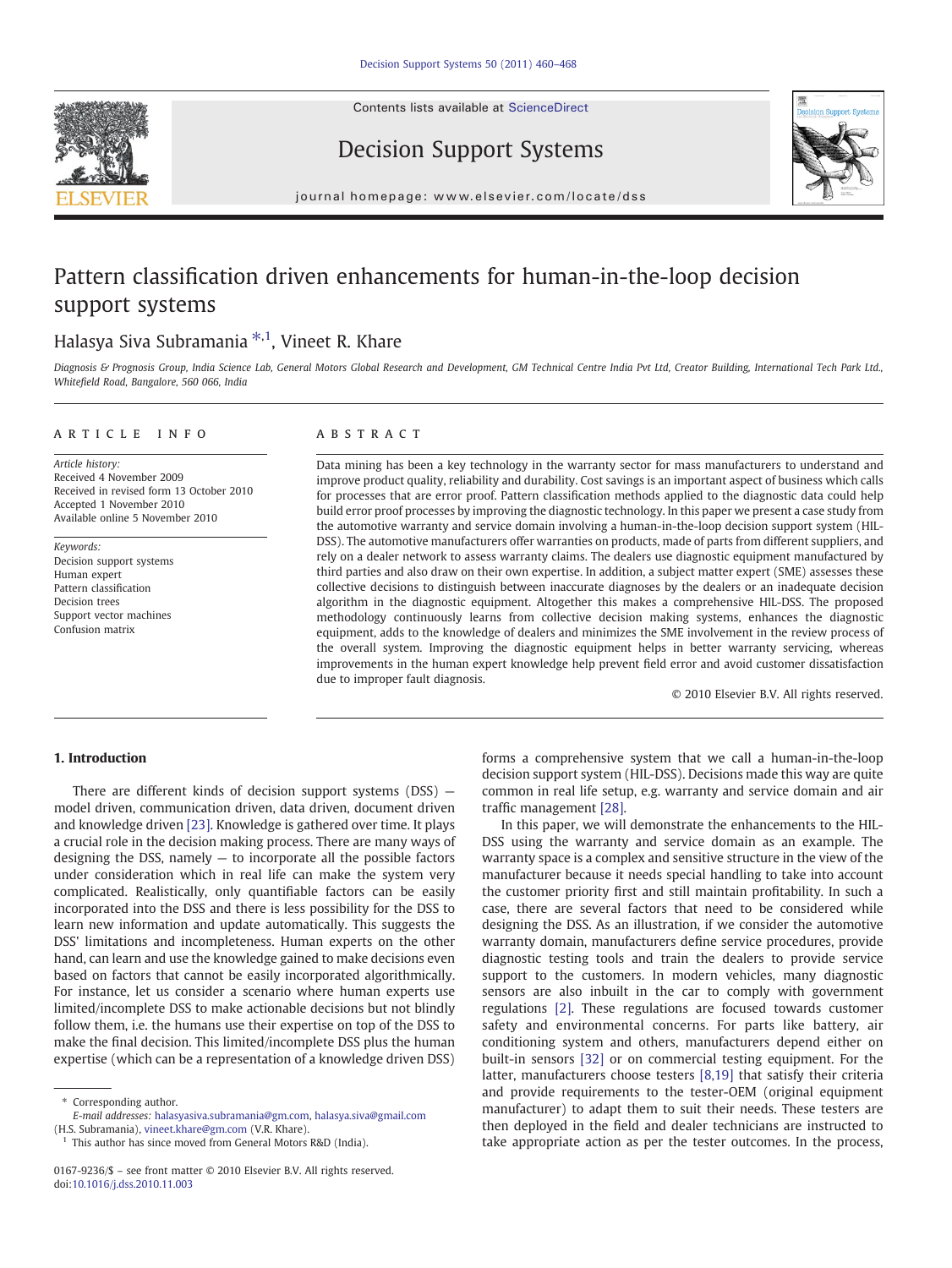diagnostic data measured by the testers pertaining to repairs performed by the dealer technicians are mandatorily collected as part of the warranty claims. With high warranty costs, the manufacturers are apprehensive about many of the claims but they are restrained towards actions. The reason is two-fold  $-1$ ) the nature and large volume of claims that they cannot verify; and 2) the lack of adequate proof to back their apprehension. The incorrect/incomplete data provided by the dealers towards the claims usually adds to the confusion. More importantly, the manufacturer too may not know about all the factors that need to be collected in order to assess the correctness of the diagnosis and take subsequent action on every claim. Needless to say, understanding the completeness of the data collection is a continuous learning process.

Fig. 1, shows the current HIL-DSS used in the automotive warranty space. The various components involved in the HIL-DSS are described as follows:

- Scenario: The vehicle encounters a problem that requires it to be brought to the dealer for repair. A "scenario" is a representation of the failure.
- DSS: The diagnostic tester is the DSS used by the dealer for the assessment of the failed component in a given scenario.
- Human expert: The dealer technician, or the human expert, takes the liberty to take appropriate action based on his/her experience and does not rely entirely on the tester outcome. Although, the decisions through the human expertise and knowledge are expected to enhance the DSS, it also leaves an opportunity for field errors to prevail.
- Subject matter expert: Humans with in-depth knowledge of the domain. These subject matter experts (SMEs) are capable of reviewing decisions made by the DSS or the human expert and recommend enhancements/improvements in the two (human knowledge or diagnostic tester algorithm).

Here it is important to stress the difference between the human experts and the subject matter experts. Human experts are part of the dealer network and make decisions on every scenario, while subject matter experts are part of the manufacturers who review those decisions made by the DSS and the human experts on a conditional basis.

In the current setup, both the DSS and the human expert can benefit from the decisions made by the SME. However, the large volume of claims prohibits a comprehensive SME review. In this paper, we present a novel approach based on pattern-classification to  $-1$ ) continuously learn from collective decision making systems; 2) enhance the limited/incomplete DSS; 3) add to the knowledge of human expertise; and 4) minimize the SME involvement in the review process of the overall system. A detailed description of various steps involved in our methodology is presented in [Sections 4 and 6.](#page--1-0)

In brief, though the manufacturers provide requirements to the tester-OEM and the tester is modified to suit them, in the real world, the algorithm of the tester is not shared because of intellectual property issues. The absence of the tester algorithm adds to the difficulty of the subject matter experts in assessing the correctness of the claim outcomes. To overcome this, we fuse the tester outcomes



with the human decisions and assume high confidence on the decisions being correct when they match. Pattern classification techniques [\[6,25\]](#page--1-0) can be used to learn the underlying model from this agreement data. Outcomes from the learnt model on the disagreement data enables the manufacturers to (through a process of SME review):

- 1. Request modification of current DSS algorithm or inclusion of new features to enhance the limited/incomplete DSS.
- 2. Train the human experts using the knowledge gained from this learning for better field decision making.

To emphasize, the SME involvement in the overall process is reduced significantly as s/he is required to assess only the disagreement scenarios. The rest of the paper will focus on elaborating the methodology and present results based on a case study from the automotive domain. It is organized as follows. The following section discusses the motivation for this work, followed by a discussion on the related literature in [Section 3](#page--1-0) that the work builds on. [Section 4](#page--1-0) describes the proposed methodology for pattern classification driven enhancements for HIL-DSS. [Section 5](#page--1-0) describes an automotive warranty space case study in detail. Following this, the results are discussed in [Section 6](#page--1-0) and conclusions are drawn.

### 2. Motivation

Warranty is an integral part of any product these days. For "specialty products" which undergo a lot of scrutiny by the customers before the purchase [\[1\]](#page--1-0), warranty assumes even greater importance. Better warranty signals better product quality and provides assurance to the customers. This drives manufacturers to follow the mantra of quality, reliability and durability. In spite of extensive testing, failures do happen (in accordance to the product reliability) and warranty provides coverage against these failures for a specified amount of time/usage.

Product reliability is influenced by decisions made during the design and manufacturing phase of the product life-cycle [\[20,21\]](#page--1-0). In a domain such as automotive, the product reliability is dependent on various parts obtained from different suppliers, and warranty coverage is based on individual reliability information for the supplied parts. When a vehicle comes for a repair, the importance of proper diagnosis of the part failure cannot be over-emphasized. It is crucial for the following reasons:

- 1. It enables better warranty servicing, thereby results in customer satisfaction. It further enhances the brand image of the product.
- 2. It keeps the warranty cost low by avoiding repetitive failures.
- 3. It provides the manufacturer the crucial failure data to learn and adapt its warranty strategy.

While diagnosing a part failure there can potentially be two kinds of errors:

False negatives — Failure to diagnose faulty part. Diagnosing faults efficiently by keeping false negatives minimal is a crucial part of service performance. These have a negative influence on the brand image which impacts sales and revenue due to customer dissatisfaction.

False positives — Erroneous classification of a good part as faulty. False positives add to the warranty cost and product wastage results in environmental damage.

The limitations in the diagnostic procedure result in false negatives. False positives, however, may have other reasons – firstly, to keep the service performance high in the eyes of the customer, the diagnostic thresholds that qualify a part as faulty are set relatively Fig. 1. The current human-in-the-loop DSS used in automotive warranty space. wide, meaning – a few good parts are also diagnosed faulty and